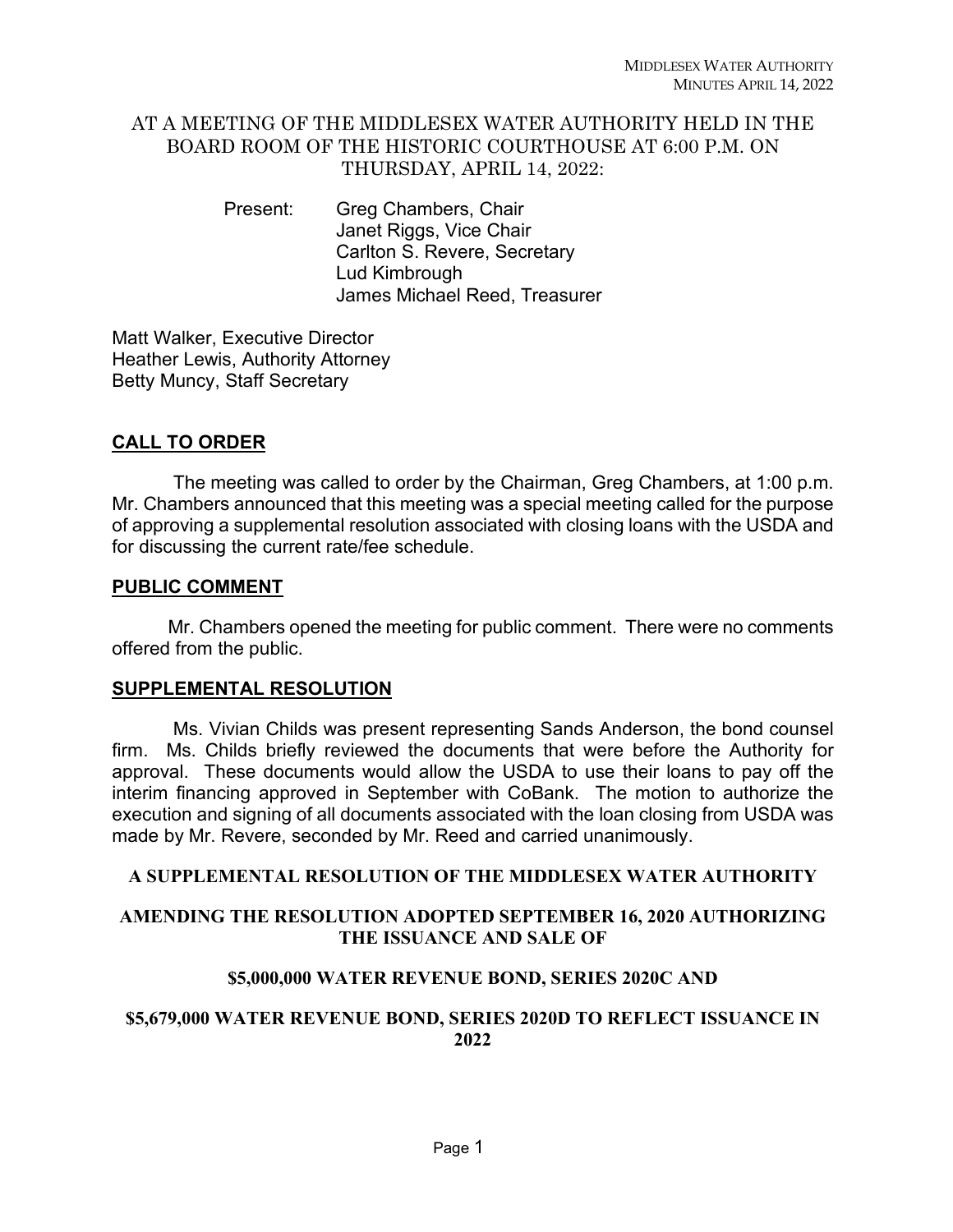**WHEREAS**, the Middlesex Water Authority **(the "Authority")** is a public body politic and corporate of the Commonwealth of Virginia; and

**WHEREAS**, the Authority is authorized to acquire, construct, operate and maintain water systems in the County of Middlesex, Virginia **(the "County")** and adopted a resolution on September 16, 2020 **(the "Authorizing Resolution")** authorizing the issuance and sale of \$5,000,000 Water Revenue Bond, Series 2020C and \$5,679,000 Water Revenue Bond, Series 2020D **(together, the "Completion Bonds")**, and

**WHEREAS**, the Authority obtained interim financing in the amount of \$10,679,000 by the issuance of its Tax-Exempt Multiple Advance Term Promissory Note purchased by COBANK, ACB, a federally chartered instrumentality of the United States **(the "Interim Note")** for capital expenditures for water system improvements, specifically the construction and equipping of a new regional water system in Eastern Middlesex County (Deltaville and surrounding areas) (**the "Project"**); and

**WHEREAS**, the Authority desires to adopt this Supplemental Resolution to amend the Authorizing Resolution to conform the maturity date for the Completion Bonds.

### **THEREFORE, BE IT RESOLVED BY THE BOARD OF DIRECTORS OF THE MIDDLESEX WATER AUTHORITY:**

#### **AMENDING PROVISIONS**

The Authorizing Resolution is hereby amended as follows:

- 1. The definitions in the Authorizing Resolution are the same in this Supplemental Resolution except as specifically amended herein.
- 2. All references in the Authorizing Resolution to the Series 2020C Bond shall mean the Series 2022A Bond.
- 3. All references in the Authorizing Resolution to the Series 2020D Bond shall mean the Series 2022B Bond.
- 4. All references in the Authorizing Resolution to the Series 2020 Bonds shall mean the Series 2022 Bonds.
- 5. As to the Series 2022A Bond, the maturity date of the final installment shall be changed to 2062 and the references to the final installment shall read as follows: "If not sooner paid, the final installment shall be due and payable on the fortieth anniversary of the Closing Date of the Series 2022A Bond in 2062."
- 6. As to the Series 2022B Bond, the maturity date of the final installment shall be changed to 2062 and the references to the final installment shall read as follows: "If not sooner paid, the final installment shall be due and payable on the fortieth anniversary of the Closing Date of the Series 2022B Bond in 2062."
- 7. The form of the Series 2022 Bonds shall reference the supplemental resolution adopted by the Authority on April 14, 2022.
- 8. Except as amended by this Supplemental Resolution, all other terms of the Authorizing Resolution are hereby confirmed and are in full force and effect.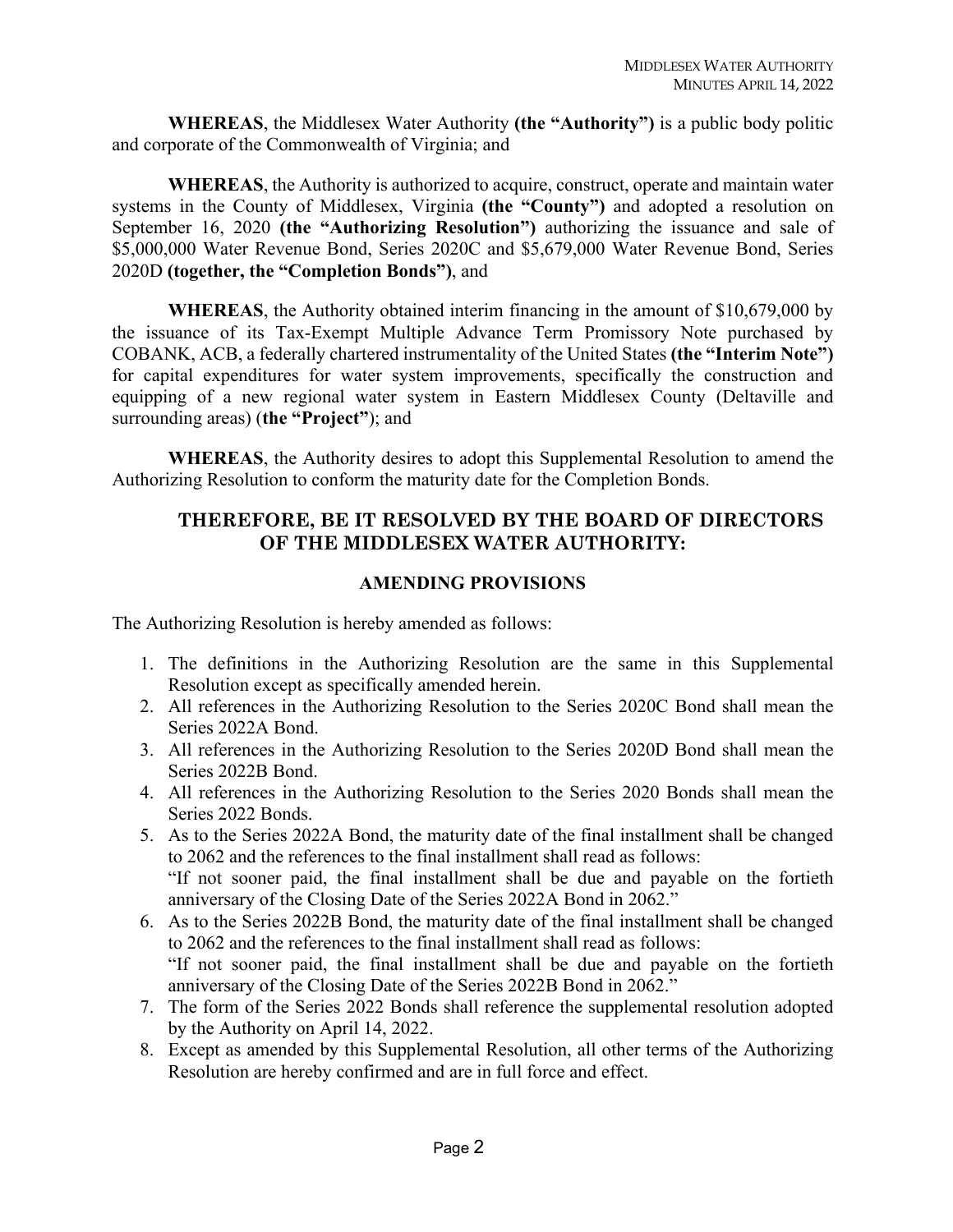9. This Supplemental Resolution shall take effect immediately. The Secretary of the Authority Board is hereby authorized and directed to file a certified copy of this Supplemental Resolution in the Clerk's Office of the Circuit Court of Middlesex County, Virginia in accordance with Section 15.2-2607 and 2627 of the Public Finance Act and Section 15.2-5126 of the Act.

The members of the Authority Board voted as follows on the adoption of this Supplemental Resolution:

**Ayes Nays Absent Abstentions** Greg Chambers Janet Riggs James Reed

Carlton Revere Lud Kimbrough

APPROVED:

Dated: April 14, 2022

Suran D. Chiles

Chair, Middlesex Water Authority

#### **CERTIFICATE**

I, Carlton S. Revere, the undersigned Secretary of the Middlesex Water Authority **(the "Authority")**, hereby certifies that attached hereto is a true and correct copy of a Supplemental Resolution adopted by the Authority on April 14, 2022.

Carlton S. Revere

 Secretary Middlesex Water Authority

SEAL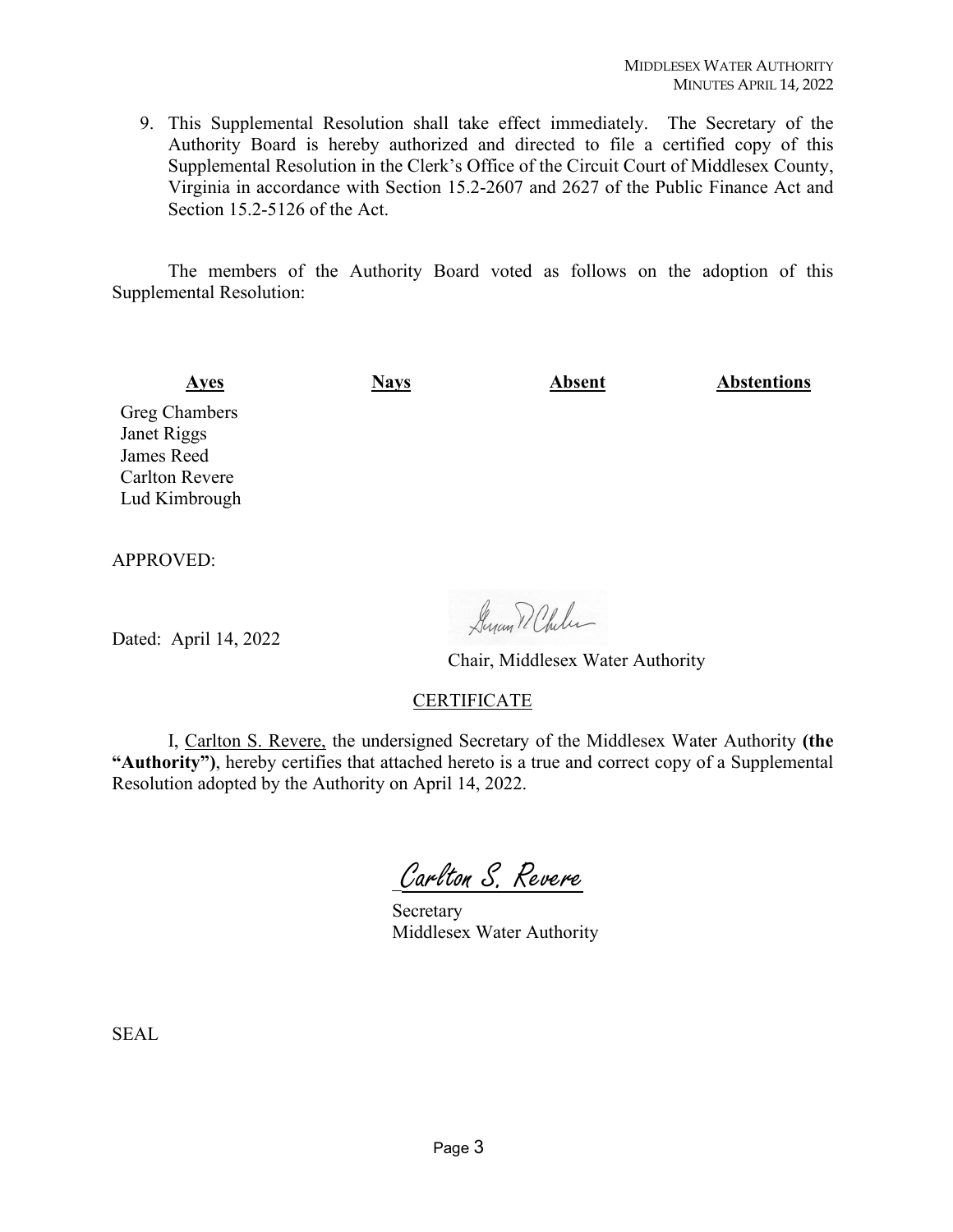# **RATES AND FEES**

Authority members discussed the current rates and fee schedule, in effect since January 1, 2021, which included items that were due to change or expire on the date of the final loan closing, such as the ability to pay a deposit toward a connection fee and the connection fees themselves. Rather than tying these to loan closing, the Authority discussed making changes effective with project completion.

The motion to allow no new vacant lot subscriptions as of April 14, 2021, was made by Mr. Revere, seconded by Mrs. Riggs and carried unanimously. Vacant lot owners could connect at regular fees and be charged the same usage rate as a regular connection.

The motion to increase connection fees to the full amounts effective August 1, 2022, with no change to current rates was made by Mr. Revere, seconded by Mrs. Riggs and carried unanimously.

|                                          | <b>Meter Size:</b>        |          |                 |          |          |           |  |
|------------------------------------------|---------------------------|----------|-----------------|----------|----------|-----------|--|
|                                          | <b>Existing Vacant</b>    |          |                 |          |          |           |  |
|                                          | <b>Subscribers</b><br>Lot |          |                 |          |          |           |  |
| <b>Connection Fee</b>                    | (1)                       | 3/4"     | 1 <sup>''</sup> | 11/2"    | 2"       | 3"        |  |
| <b>Current Fee</b>                       |                           | \$7,500  | \$18,750        | \$37,500 | \$60,000 | \$90,000  |  |
| Effective<br><b>AUGUST</b><br>1,<br>2022 |                           | \$10,000 | \$25,000        | \$50,000 | \$80,000 | \$120,000 |  |

EASTERN MIDDLESEX WATER SYSTEM PROJECT CONNECTION RATES AND FEES April 14, 2022

| Rates                         |         |         |         |         |         |         |
|-------------------------------|---------|---------|---------|---------|---------|---------|
| Min. Rate per Month           | \$20.00 | \$45.00 | \$45.00 | \$45.00 | \$45.00 | \$45.00 |
| Base gallons allowed<br>month | n/a     | 3,000   | 3,000   | 3,000   | 3,000   | 3,000   |